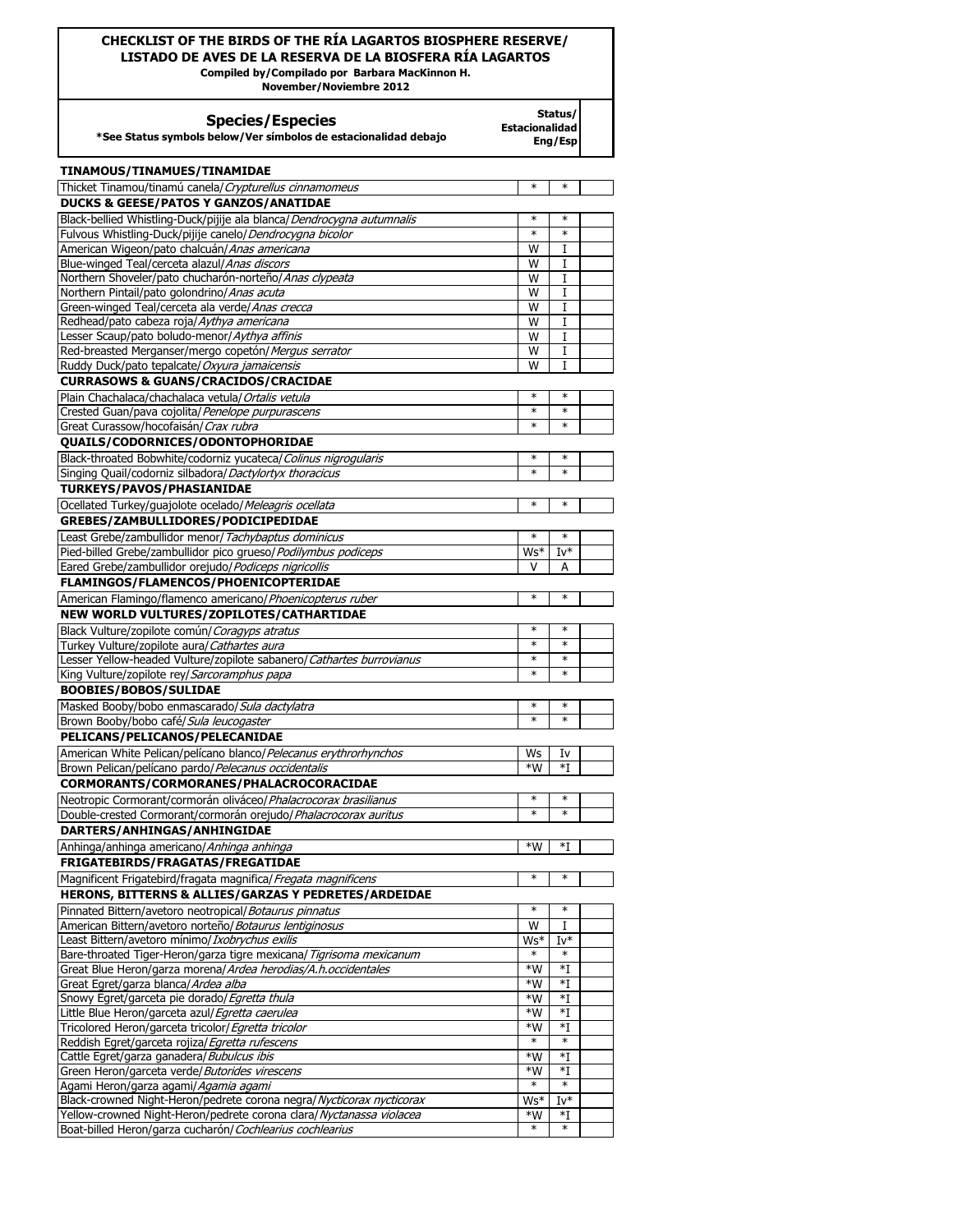| IDISES & SPOONDIEES/IDISES TESPATUEAS/TIINESNIOR                 |        |                  |  |
|------------------------------------------------------------------|--------|------------------|--|
| White Ibis/ibis blanco o coco pato/Eudocimus albus               | $*W$   | $*I$             |  |
| Glossy Ibis/ibis cara oscura/ Plegadis falcinellus               | $\ast$ | $\ast$           |  |
|                                                                  |        |                  |  |
| White-faced Ibis/ibis cara blanca/ Plegadis chihi                | W      | I                |  |
| Roseate Spoonbill/espátula rosada/chocolatera/ Platalea ajaja    | $\ast$ | $\ast$           |  |
|                                                                  |        |                  |  |
| STORKS/CIGÜEÑAS/CICONIIDAE                                       |        |                  |  |
| Jabiru/jabirú/Jabiru mycteria                                    | ∗      | $\ast$           |  |
|                                                                  | ∗      | $\ast$           |  |
| Wood Stork/cigüeña americana/galletán/ Mycteria americana        |        |                  |  |
| KITES, EAGLES & HAWKS/ACCIPITRIDOS/ACCIPITRIDAE                  |        |                  |  |
| Osprey/gavilán pescador/Pandion haliaetus carolinensis           | W      | I                |  |
|                                                                  |        |                  |  |
| [Osprey/gavilán pescador/ <i>Pandion haliaetus ridgwayi</i> ]    | $\ast$ | $\ast$           |  |
| Gray-headed Kite/gavilán cabeza gris/Leptodon cayanensis         | $\ast$ | $\ast$           |  |
| Hook-billed Kite/gavilán pico gancho/ Chondrohierax uncinatus    | $\ast$ | $\ast$           |  |
|                                                                  |        |                  |  |
| Swallow-tailed Kite/milano tijereta/Elanoides forficatus         | Ts*    | Tv*              |  |
| White-tailed Kite/milano cola blanca/ <i>Elanus leucurus</i>     |        |                  |  |
| Snail Kite/gavilán caracolero/ Rostrhamus sociabilis             | $\ast$ | $\ast$           |  |
|                                                                  |        |                  |  |
| Double-toothed Kite/gavilán bidentado/ Harpagus bidentatus       | $\ast$ | $\ast$           |  |
| Plumbeous Kite/milano plomizo/ Ictinia plumbea                   | $Ts*$  | Tv*              |  |
| Northern Harrier/gavilán rastrero/ Circus cyaneus                | т      | т                |  |
|                                                                  |        |                  |  |
| Crane Hawk/gavilán zancón/ Geranospiza caerulescens              | $\ast$ | $\ast$           |  |
| Gray Hawk/aguililla gris/ Buteo plagiatus                        | $\ast$ | $\ast$           |  |
| Common Black-Hawk/aguililla-negra menor/Buteogallus anthracinus  | $\ast$ | $\ast$           |  |
|                                                                  | $\ast$ | $\ast$           |  |
| Great Black-Hawk/aguililla-negra mayor/Buteogallus urubitinga    |        |                  |  |
| Roadside Hawk/aguililla caminera/ Buteo magnirostris             | $\ast$ | $\ast$           |  |
| Short-tailed Hawk/aguililla cola corta/ Buteo brachyurus         | $\ast$ | $\ast$           |  |
|                                                                  |        |                  |  |
| Swainson's Hawk/aguililla de Swainson/Buteo swainsoni            | O      | O                |  |
| White-tailed Hawk/aquililla cola blanca/ Buteo albicaudatus      | $\ast$ | $\ast$           |  |
| Zone-tailed Hawk/aquililla aura/ Buteo albonotatus               | W      | 1                |  |
|                                                                  |        |                  |  |
| Red-tailed Hawk/aguililla cola roja/Buteo jamaicensis            | W      | I                |  |
| RAILS, GALLINULES & COOTS/RALIDOS/RALLIDAE                       |        |                  |  |
|                                                                  | ∗      | $\ast$           |  |
| Ruddy Crake/polluela rojiza/Laterallus ruber                     |        |                  |  |
| Clapper Rail/rascón picudo/ Rallus longirostris                  | $\ast$ | $\ast$           |  |
| Rufous-necked Wood-Rail/rascón cuello rufo/ Aramides axillaris   | $\ast$ | $\ast$           |  |
|                                                                  | $\ast$ | $\ast$           |  |
| Gray-necked Wood-Rail/rascón cuello gris/Aramides cajaneus       |        |                  |  |
| Sora/pollluela sora/ Porzana carolina                            | W      | I                |  |
| Purple Gallinule/gallineta morada/ Porphyrio martinicus          | $*W$   |                  |  |
|                                                                  |        |                  |  |
|                                                                  |        | $*I$             |  |
| Common Gallinule/gallineta frente roja/ Gallinula galeata        | *W     | $\ast$ I         |  |
| American Coot/gallareta americana/ Fulica americana              | W      | I                |  |
|                                                                  |        |                  |  |
| LIMPKINS/CARAOS/ARAMIDAE                                         |        |                  |  |
| Limpkin/carao/correa/Aramus guarauna                             | ∗      | $\ast$           |  |
|                                                                  |        |                  |  |
| <b>CRANES/GRULLAS/GRUIDAE</b>                                    |        |                  |  |
| Sandhill Crane/grulla gris/ Grua canadensis                      | v      | A                |  |
| PLOVERS/CHORLOS/CHARADRIIDAE                                     |        |                  |  |
|                                                                  |        |                  |  |
| Black-bellied Plover/chorlo gris/ Pluvialis squatarola           | Ws     | I٧               |  |
| American Golden-Plover/chorlo dominico/ Pluvialis dominica       | т      | $\mathsf{T}$     |  |
|                                                                  |        |                  |  |
| Snowy Plover/chorlo nevado/ Charadrius nivosus                   | Ws*    | $Iv^*$           |  |
| Wilson's Plover/chorlo pico grueso/ Charadrius wilsonia          | $*W$   | $*_{\mathrm{I}}$ |  |
| Semipalmated Plover/chorlo semipalmeado/ Charadrius semipalmatus | W      | I                |  |
| Piping Plover/chorlo chiflador/Charadrius melodus                | W      | I                |  |
|                                                                  |        |                  |  |
| Killdeer/chorlo tildío/ Charadrius vociferus                     | Ws*    | $Iv^*$           |  |
| OYSTERCATCHERS/OSTREROS/HAEMATOPODIDAE                           |        |                  |  |
|                                                                  | $\ast$ | $\ast$           |  |
| American Oystercatcher/ostrero americano/ Haematopus palliatus   |        |                  |  |
| STILTS & AVOCETS/AVOCETAS/RECURVIROSTRIDAE                       |        |                  |  |
| Black-necked Stilt/candelero americano/ Himantopus mexicanus     | $*W$   | *I               |  |
|                                                                  |        |                  |  |
| American Avocet/avoceta americana/ Recurvirostra americana       | W      | I                |  |
| JACANAS/JACANAS/JACANIDAE                                        |        |                  |  |
|                                                                  | ∗      | $\ast$           |  |
| Northern Jacana/jacana norteña/Jacana spinosa                    |        |                  |  |
| SANDPIPERS & PHALAROPES/PLAYEROS Y FALAROPOS/SCOLOPACIDAE        |        |                  |  |
|                                                                  |        |                  |  |
| Spotted Sandpiper/playero alzacolita/Actitis macularius          | Ws     | I٧               |  |
| Solitary Sandpiper/playero solitario/ Tringa solitaria           | W      | 1                |  |
| Greater Yellowlegs/patamarilla mayor/ Tringa melanoleuca         | Ws     | I٧               |  |
| Willet/ playero pihuiuí/ Tringa semipalmata                      | Ws     | I٧               |  |
|                                                                  |        |                  |  |
| Lesser Yellowlegs/patamarilla menor/ Tringa flavipes             | Ws     | I٧               |  |
| Upland Sandpiper/zarapito ganga/Bartramia longicauda             | т      | т                |  |
| Whimbrel/zarapito trinador/ Numenius phaeopus                    | W      | I                |  |
|                                                                  |        |                  |  |
| Long-billed Curlew/zarapito pico largo/ Numenius americanus      | W      | I                |  |
| Marbled Godwit/picopando canelo/Limosa fedoa                     | W      | I                |  |
| Ruddy Turnstone/vuelvepiedras rojizo/ Arenaria interpres         | Ws     | I٧               |  |
|                                                                  |        |                  |  |
| Red Knot/playero canuto/ Calidris canutus                        | W      | I                |  |
| Sanderling/playero blanco/ Calidris alba                         | Ws     | I٧               |  |
| Semipalmated Sandpiper/playero semipalmeado/ Calidris pusilla    | Tw     | Ti               |  |
| Western Sandpiper/playero occidental/ Calidris mauri             | Ws     | Is               |  |

## **IBISES & SPOONBILLS/IBISES Y ESPATULAS/THRESKIORNITHIDAE**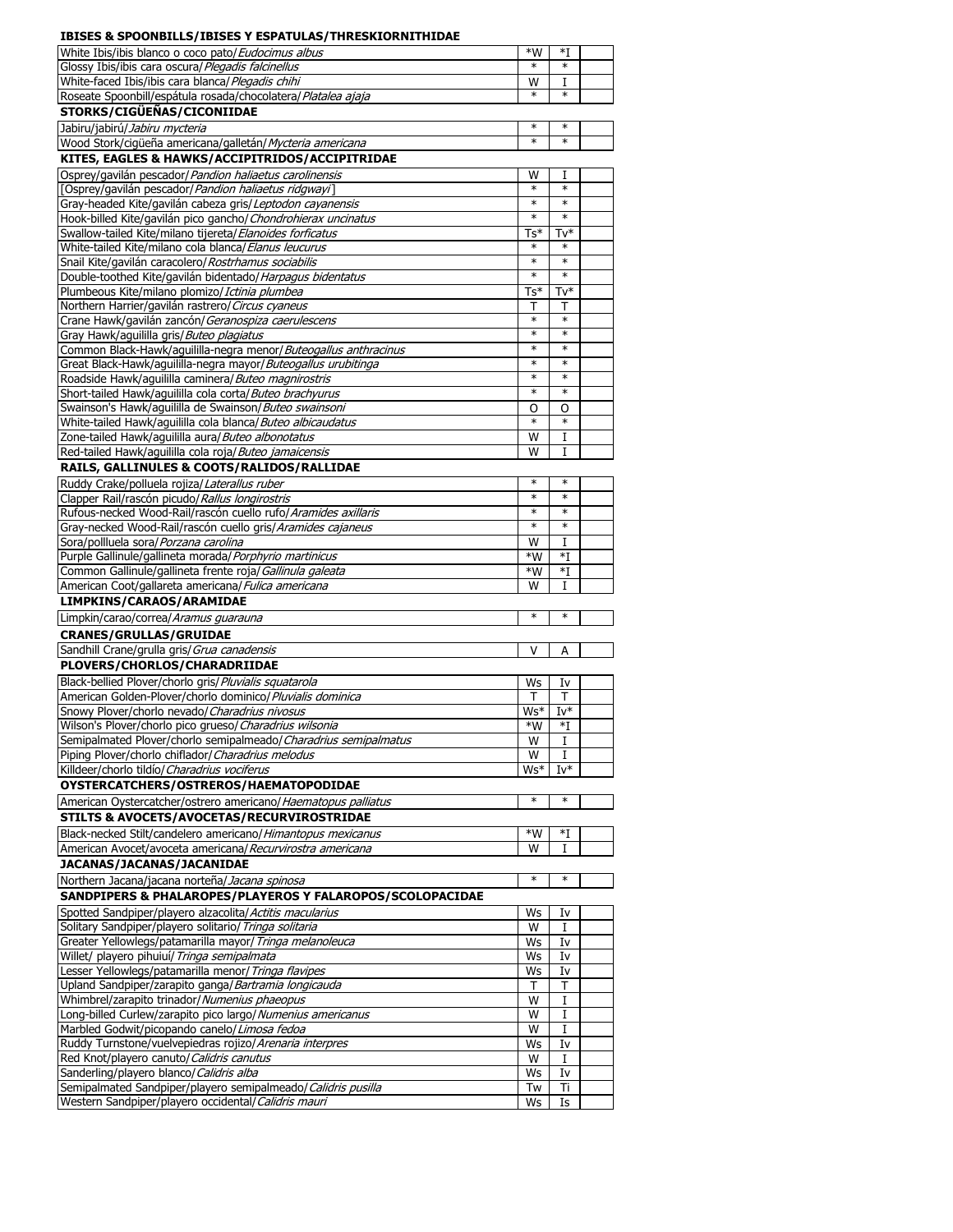| Least Sandpiper/playero chichicuilote/ Calidris minutilla             | W            | 1                |  |
|-----------------------------------------------------------------------|--------------|------------------|--|
| White-rumped Sandpiper/playero rabadilla blanca/ Calidris fuscicollis | Т            | Т                |  |
| Pectoral Sandpiper/playero pectoral/ Calidris melanotos               | Т            | T                |  |
| Dunlin/playero dorso rojo/ Calidris alpina                            | W            | 1                |  |
| Curlew Sandpiper/playero zapapito/ Calidris ferruginea                | $\vee$       | A                |  |
| Stilt Sandpiper/playero zancón/ Calidris himantopus                   | W            | I                |  |
| Buff-breasted Sandpiper/playero leonado/ Tryngites subruficollis      | т            | Т                |  |
| Ruff/combatiente/Philomachus pugnax                                   | V            | A                |  |
| Short-billed Dowitcher/costurero pico corto/Limnodromus griseus       | W            | 1                |  |
| Long-billed Dowitcher/costurero pico largo/Limnodromus scolopaceus    | W            | I                |  |
| Wilson's Snipe/agachona común/ Gallinago delicata                     | W            | 1                |  |
| Wilson's Phalarope/falaropo pico largo/ Phalaropus tricolor           | Tw           | Ti               |  |
| Red-necked Phalarope/falaropo cuello rojo/ Phalaropus lobatus         | v            | Α                |  |
| GULLS, TERNS & SKIMMERS/GAVIOTAS, CHARRANES Y RAYADORES/LARIDAE       |              |                  |  |
| Bonaparte's Gull/gaviota de Bonaparte/Chroicocephalus philadelphia    | ٧            | А                |  |
| Laughing Gull/gaviota reidora/Leucophaeus atricilla                   | $\ast$       | $\ast$           |  |
| Franklin's Gull/gaviota de Franklin/Leucophaeus pipixcan              | т            | т                |  |
| Ring-billed Gull/gaviota pico anillado/Larus delawarensis             | Ws           | I٧               |  |
| Herring Gull/gaviota plateada/Larus argentatus                        | Ws           | I٧               |  |
| Lesser Black-backed Gull/gaviota sombría/Larus fuscus                 | W            | I                |  |
| Great Black-backed Gull/gaviota atlántica/Larus marinus               | v            | А                |  |
| Kelp Gull/gaviota dominicana/Larus dominicanus                        | O            | O                |  |
| Brown Noddy/charrán-bobo café/Anous stolidus                          | *S           | v                |  |
| Sooty Tern/charrán sombrío/ Onychoprion fuscatus                      | *S           | *V               |  |
| Least Tern/charrán mínimo/ Sternula antillarum                        | *S           | *V               |  |
| Gull-billed Tern/charrán pico grueso/ Gelochelidon nilotica           | $\ast$       | $\ast$           |  |
| Caspian Tern/charrán caspia/Hydroprogne caspia                        | Ws           | I٧               |  |
| Black Tern/charrán negro/ Chlidonias niger                            | т            | т                |  |
| Common Tern/charrán común/ Sterna hirundo                             | Tw           | Ti               |  |
| Forster's Tern/charrán de Forster/Sterna forsteri                     | W            | 1                |  |
| Royal Tern/charrán real/ Thalasseus maximus                           | *W           | $*I$             |  |
| Sandwich Tern/charrán de Sandwich/ Thalasseus sandvicensis            | *W           | *I               |  |
| Black Skimmer/rayador americano/ Rynchops niger                       | *W           | $*_{\mathrm{I}}$ |  |
|                                                                       |              |                  |  |
| <b>SKUAS &amp; JAEGERS/PAGALOS Y SALTEADORES/STERCORARIIDAE</b>       |              |                  |  |
| Pomarine Jaeger/salteador pomarino/ Stercorarius pomarinus            | W            | 1                |  |
| PIGEONS & DOVES/PALOMAS Y TÓRTOLAS/ COLUMBIDAE                        |              |                  |  |
|                                                                       |              |                  |  |
| Rock Pigeon/paloma doméstica/Columba livia                            | $\ast$       | $\ast$           |  |
| White-crowned Pigeon/paloma corona blanca/ Patagioenas leucocephala   | S*           | V*               |  |
| Red-billed Pigeon/paloma morada/Patagioenas flavirostris              | $\ast$       | $\ast$           |  |
| Eurasian Collared-Dove/paloma turca/ Streptopelia decaocto            | *Int         | $*Int$           |  |
| White-winged Dove/paloma ala blanca/Zenaida asiatica                  | *W           | *I               |  |
| Zenaida Dove/paloma aurita/Zenaida aurita                             | $\ast$       | $\ast$           |  |
| Mourning Dove/paloma huilota/Zenaida macroura                         | W            | I                |  |
| Common Ground-Dove/tórtola coquita/ Columbina passerina               | $\ast$       | $\ast$           |  |
| Ruddy Ground-Dove/tórtola rojiza/ Columbina talpacoti                 | $\ast$       | $\ast$           |  |
| Blue Ground-Dove/tórtola azul/ Claravis pretiosa                      | $\ast$       | $\ast$           |  |
| White-tipped Dove/paloma arroyera/Leptotila verreauxi                 | $\ast$       | $\ast$           |  |
| Caribbean Dove/paloma caribeña/ Leptotila jamaicensis                 |              |                  |  |
| Ruddy Quail-Dove/paloma-perdiz rojiza/ Geotrygon montana              | $\ast$       | $\ast$           |  |
| <b>CUCKOOS, ROADRUNNERS &amp; ANIS/CUCLILLOS, CORRECAMINOS Y</b>      |              |                  |  |
| <b>GARRAPATERAS/CUCULIDAE</b>                                         |              |                  |  |
| Black-billed Cuckoo/cuclillo pico negro/ Coccyzus erythropthalmus     | Т            | т                |  |
| Yellow-billed Cuckoo/cuclillo pico amarillo/Coccyzus americanus       | $Ts*$        | Tv*              |  |
| Mangrove Cuckoo/cuclillo manglero/ Coccyzus minor                     | $\ast$       |                  |  |
| Squirrel Cuckoo/cuclillo canela/Piaya cayana                          | $\ast$       | $\ast$<br>$\ast$ |  |
| Striped Cuckoo/cuclillo rayado/ Tapera naevia                         |              |                  |  |
| Lesser Roadrunner/correcaminos tropical/Geococcyx velox               | $\ast$       | $\ast$           |  |
| Smooth-billed Ani/garrapatero pico liso/Crotophaga ani                | ٧            | А<br>$\ast$      |  |
| Groove-billed Ani/garrapatero pijuy/ Crotophaga sulcirostris          | $\ast$       |                  |  |
| <b>BARN OWLS/LECHUZAS DE CAMPANARIO/TYTONIDAE</b>                     |              |                  |  |
| Barn Owl/lechuza de campanario/ Tyto alba                             | $\ast$       | $\ast$           |  |
| TYPICAL OWLS/BUHOS/STRIGIDAE                                          |              |                  |  |
| Vermiculated Screech-Owl/tecolote vermiculado/Megascops guatemalae    | ∗            | $\ast$           |  |
| Great Horned Owl/búho cornudo/ Bubo virginianus                       | $\ast$       | $\ast$           |  |
| Ferruginous Pygmy-Owl/tecolote bajeño/ Glaucidium brasilianum         | $\ast$       | $\ast$           |  |
| Short-eared Owl/búho cuero corto/ Asio flammeus                       | O            | O                |  |
| Mottled Owl/búho café/ Ciccaba virgata                                |              |                  |  |
| GOATSUCKERS/TAPACAMINOS/CAPRIMULGIDAE                                 |              |                  |  |
| Lesser Nighthawk/chotacabras menor/ Chordeiles acutipennis            | $\ast$       | $\ast$           |  |
| Common Nighthawk/chotacabras zumbón/ Chordeiles minor                 | т            | т                |  |
| Common Pauraque/chotacabras pauraque/ Nyctidromus albicollis          | $\ast$       | $\ast$           |  |
| Yucatan Poorwill/tapacamino yucateco/ Nyctiphrynus yucatanicus        | $\ast$       | $\ast$           |  |
| Chuck-will's-widow/tapacamino de Carolina/Antrostomus carolinensis    | Tw<br>$\ast$ | Ti<br>$\ast$     |  |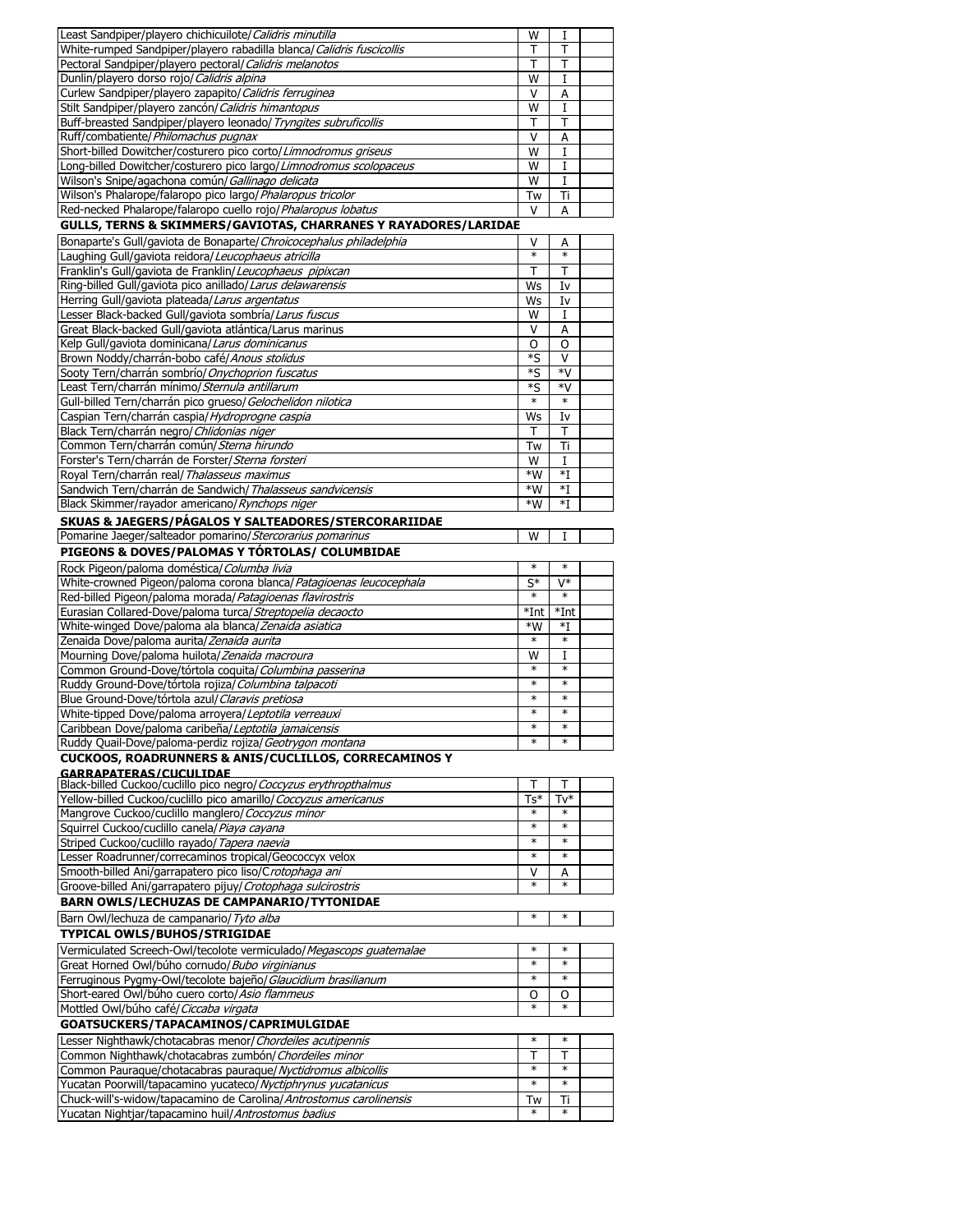| SWIFTS/VENCEJOS/APODIDAE                                                                                                                      |                  |                  |  |
|-----------------------------------------------------------------------------------------------------------------------------------------------|------------------|------------------|--|
| Chimney Swift/vencejo de chimenea/ Chaetura pelagica                                                                                          | т                | т                |  |
| Vaux's Swift/vencejo de Vaux/ Chaetura vauxi                                                                                                  | $\ast$           | $\ast$           |  |
| HUMMINGBIRDS/COLIBRÍS/TROCHILIDAE                                                                                                             |                  |                  |  |
| Green-breasted Mango/colibrí garganta negra/Anthracothorax prevostii<br>Mexican Sheartail/colibrí cola hendida/Doricha eliza                  | $\ast$<br>$\ast$ | $\ast$<br>$\ast$ |  |
| Ruby-throated Hummingbird/colibrí garganta rubí/ Archilochus colubris                                                                         | W                | I                |  |
| Canivet's Emerald/esmeralda tijereta/Chlorostilbon canivetii                                                                                  | $\ast$           | $\ast$           |  |
| White-bellied Emerald/colibrí cándido/Amazilia candida                                                                                        | ∗                | $\ast$           |  |
| Buff-bellied Hummingbird/colobrí yucateco/Amazilia yucatanensis                                                                               | *<br>∗           | $\ast$<br>$\ast$ |  |
| Cinnamon Hummingbird/colibrí canela/Amazilia rutila<br>TROGONS/TROGONES/TROGONIDAE                                                            |                  |                  |  |
| Black-headed Trogon/trogón cabeza negra/ Trogon melanocephalus                                                                                | *                | $\ast$           |  |
| Gartered Trogon/trogón caligatus/ Trogon violaceus                                                                                            | *                | $\ast$           |  |
| Collared Trogon/trogón de collar/ Trogon collaris                                                                                             | *                | $\ast$           |  |
| MOTMOTS/MOMOTOS/MOMOTIDAE                                                                                                                     |                  |                  |  |
| Blue-crowned Motmot/momoto corona azul/Momotus momota                                                                                         | ∗                | $\ast$           |  |
| Turquoise-browed Motmot/momoto ceja azul/Eumomota superciliosa                                                                                | $\ast$           | $\ast$           |  |
| KINGFISHERS/MARTINES PESCADORES/ALCEDINIDAE<br>Ringed Kingfisher/martín-pescador de collar/ Megaceryle torquata                               | *                | $\ast$           |  |
| Belted Kingfisher/martín-pescador norteño/ Megaceryle alcyon                                                                                  | W                | I                |  |
| Green Kingfisher/martín-pescador verde/ Chloroceryle americana                                                                                |                  | $\ast$           |  |
| Am. Pygmy Kingfisher/martín-pescador enano/ Chloroceryle aenea                                                                                | $\ast$           | $\ast$           |  |
| TOUCANS/TUCANES/RAMPHASTIDAE                                                                                                                  |                  |                  |  |
| Collared Aracari/arasari de collar/ Pteroglossus torquatus                                                                                    | $\ast$<br>$\ast$ | $\ast$<br>$\ast$ |  |
| Keel-billed Toucan/tucán real/ Ramphastos sulfuratus<br>WOODPECKERS/CARPINTEROS/PICIDAE                                                       |                  |                  |  |
| Yucatan Woodpecker/carpintero yucateco/Melanerpes pygmaeus                                                                                    | $\ast$           | $\ast$           |  |
| Golden-fronted Woodpecker/carpintero cheje/Melanerpes aurifrons                                                                               | ∗                | $\ast$           |  |
| Yellow-bellied Sapsucker/chupasavia maculado/Sphyrapicus varius                                                                               | W                | I                |  |
| Ladder-backed Woodpecker/carpintero mexicano/ Picoides scalaris                                                                               | $\ast$           | $\ast$           |  |
| Smoky-brown Woodpecker/carpintero café/ Picoides fumigatus                                                                                    | $\ast$           | $\ast$           |  |
| Golden-olive Woodpecker/carpintero oliváceo/ Colaptes rubiginosus<br>Lineated Woodpecker/carpintero lineado/Dryocopus lineatus                | $\ast$<br>∗      | $\ast$<br>$\ast$ |  |
| Pale-billed Woodpecker/carpintero pico plata/ Campephilus guatemalensis                                                                       | $\ast$           | $\ast$           |  |
| <b>CARACARAS &amp; FALCONS/HALCONES/FALCONIDAE</b>                                                                                            |                  |                  |  |
| Collared Forest-Falcon/halcón-selvático de collar/ Micrastur semitorquatus                                                                    | ∗                | $\ast$           |  |
| Crested Caracara/caracara quebrantahuesos/ Caracara cheriway                                                                                  | $\ast$           | $\ast$           |  |
| Laughing Falcon/halcón guaco/ Herpetotheres cachinnans                                                                                        | ∗                | $\ast$           |  |
| American Kestrel/cernícalo americano/ Falco sparverius<br>Merlin/halcón esmerejón/Falco columbarius                                           | W<br>W           | I<br>I           |  |
| Aplomado Falcon/halcón fajado/ Falco femoralis                                                                                                | $\ast$           | $\ast$           |  |
| Bat Falcon/halcón enano/ Falco rufigularis                                                                                                    | $\ast$           | $\ast$           |  |
| Peregrine Falcon/halcón peregrino/ Falco peregrinus                                                                                           | W                | I                |  |
| PARAKEETS, MACAWS & PARROTS/ PSITACIDOS/PSITTACIDAE                                                                                           |                  |                  |  |
| Olive-throated Parakeet/perico pecho sucio/Aratinga nana                                                                                      | $\ast$           | $\ast$           |  |
| White-fronted Parrot/loro frente blanca/Amazona albifrons<br>Yellow-lored Parrot/loro yucateco/ Amazona xantholora                            | ∗                | $\ast$           |  |
| ANTBIRDS/HORMIGUEROS/THAMNOPHILIDAE                                                                                                           |                  |                  |  |
| Barred Antshrike/batará barrado/ Thamnophilus doliatus                                                                                        | $\ast$           | $\ast$           |  |
| ANTTHRUSHES/HORMIGUEROS/FORMICARIIDAE                                                                                                         |                  |                  |  |
| Black-faced Antthrush/hormiguero-cholino cara negra/ Formicarius analis                                                                       | $\ast$           | $\ast$           |  |
| WOODCREEPERS/TREPATRONCOS/DENDROCOLAPTINAE                                                                                                    |                  |                  |  |
| Olivaceous Woodcreeper/trepatroncos oliváceo/ Sittasomus griseicapillus                                                                       | $\ast$           | $\ast$           |  |
| Tawny-winged Woodcreeper/trepatroncos sepia/Dendrocincla anabatina                                                                            | $\ast$<br>$\ast$ | $\ast$<br>$\ast$ |  |
| Ruddy Woodcreeper/trepatroncos rojizo/ Dendrocincla homochroa<br>Northern Barred-Woodcreeper/trepatroncos barrado/Dendrocolaptes sanctithomae | $\ast$           | $\ast$           |  |
| Ivory-billed Woodcreeper/trepatroncos bigotudo/Xiphorhynchus flavigaster                                                                      | $\ast$           | $\ast$           |  |
| TYRANT FLYCATCHERS/MOSQUEROS/TYRANNIDAE                                                                                                       |                  |                  |  |
| Northern Beardless-Tyrannulet/mosquero lampiño/Camptostoma imberbe                                                                            | $\ast$           | $\ast$           |  |
| Greenish Elaenia/elenia verdosa/ Myiopagis viridicata                                                                                         | $\ast$           | $\ast$           |  |
| Yellow-bellied Elaenia/elenia vientre amarillo/ Elaenia flavogaster                                                                           | ∗<br>$\ast$      | $\ast$<br>$\ast$ |  |
| Northern Bentbill/mosquero pico curvo/ Oncostoma cinereigulare<br>Slate-headed tody-Flycatcher/espatulilla gris/Poecilotriccus sylvia         | ∗                | $\ast$           |  |
| Common Tody-Flycatcher/espatulilla amarillo/Todirostrum cinereum                                                                              | $\ast$           | $\ast$           |  |
| Eye-ringed Flatbill/mosquero de anteojos/ Rhynchocyclus brevirostris                                                                          | ∗                | $\ast$           |  |
| Yellow-olive Flycatcher/mosquero ojo blanco/ Tolmomyias sulphurescens                                                                         | $\ast$           | $\ast$           |  |
| Royal Flycatcher/mosquero real/ Onychorhynchus coronatus                                                                                      | $\ast$<br>т      | $\ast$<br>т      |  |
| Eastern Wood-Pewee/pibí oriental/Contopus virens<br>Tropical Pewee/pibí tropical/ Contopus cinereus                                           | $\ast$           | $\ast$           |  |
| Yellow-bellied Flycatcher/mosquero vientre amarillo/ Empidonax flaviventris                                                                   | W                | 1                |  |
| Acadian Flycatcher/mosquero verdoso/ Empidonax virescens                                                                                      | Т                | Τ                |  |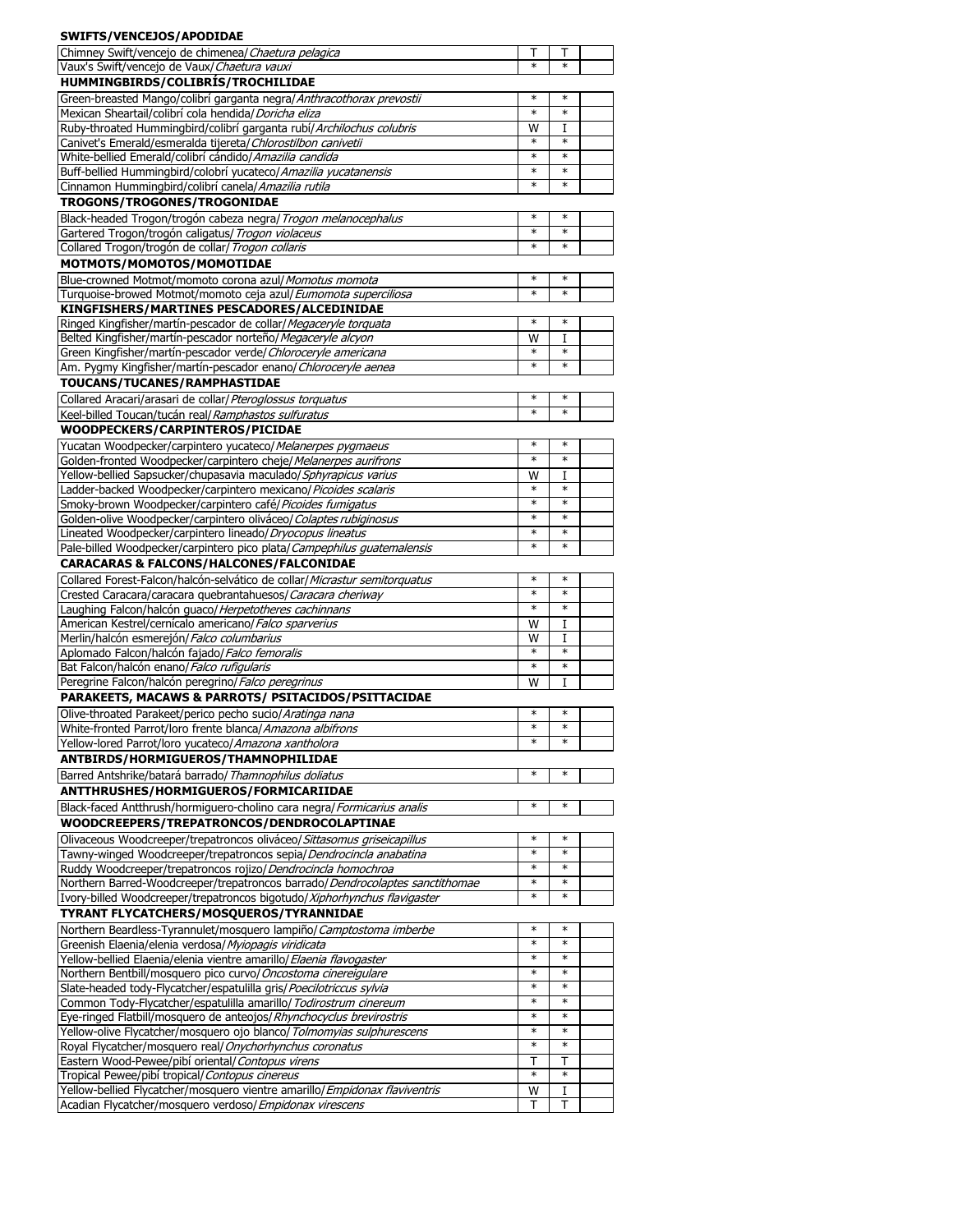| Alder Flycatcher/mosquero ailero/ <i>Empidonax alnorum</i>                                                                                      | Τ              | Τ           |  |
|-------------------------------------------------------------------------------------------------------------------------------------------------|----------------|-------------|--|
| Willow Flycatcher/mosquero saucero/ Empidonax traillii                                                                                          | т              | т           |  |
| Least Flycatcher/mosquero mínimo/ Empidonax minimus                                                                                             | W              | I           |  |
| Eastern Phoebe/papamoscas fibí/ Sayornis phoebe                                                                                                 | O              |             |  |
|                                                                                                                                                 | $\ast$         | O<br>$\ast$ |  |
| Vermilion Flycatcher/mosquero cardenal/ Pyrocephalus rubinus                                                                                    |                |             |  |
| Bright-rumped Attila/atila/Attila spadiceus                                                                                                     | $\ast$         | $\ast$      |  |
| Yucatan Flycatcher/papamoscas yucateco/ Myiarchus yucatanensis                                                                                  | $\ast$         | $\ast$      |  |
| Dusky-capped Flycatcher/papamoscas triste/ Myiarchus tuberculifer                                                                               | $\ast$         | $\ast$      |  |
| Great Crested Flycatcher/papamoscas viajero/ Myiarchus crinitus                                                                                 | W              | I           |  |
| Brown-crested Flycatcher/papamoscas tirano/ Myiarchus tyrannulus                                                                                | ∗              | $\ast$      |  |
|                                                                                                                                                 | $\ast$         | ∗           |  |
| Great Kiskadee/luis bienteveo/ Pitangus sulphuratus                                                                                             |                |             |  |
| Boat-billed Flycatcher/luis pico grueso/ Megarynchus pitangua                                                                                   | $\ast$         | $\ast$      |  |
| Social Flycatcher/luis gregario/ Myiozetetes similis                                                                                            | $\ast$         | $\ast$      |  |
| Sulphur-bellied Flycatcher/papamoscas atigrado/ Myiodynastes luteiventris                                                                       | *S             | *V          |  |
| Piratic Flycatcher/papamoscas pirata/Legatus leucophaius                                                                                        | *S             | *V          |  |
| Tropical Kingbird/tirano tropical/ Tyrannus melancholicus                                                                                       | $\ast$         | $\ast$      |  |
| Couch's Kingbird/tirano silbador/ Tyrannus couchii                                                                                              | $\ast$         | $\ast$      |  |
|                                                                                                                                                 |                |             |  |
| Eastern Kingbird/tirano dorso negro/ Tyrannus tyrannus                                                                                          | т              | т           |  |
| Gray Kingbird/tirano gris/ Tyrannus dominicensis                                                                                                | т              | т           |  |
| Scissor-tailed Flycatcher/tirano-tijereta rosado/ Tyrannus forficatus                                                                           | W              | I           |  |
| Fork-tailed Flycatcher/tirano-tijereta gris/ Tyrannus savana                                                                                    | $\ast$         | $\ast$      |  |
| <b>TITYRIDAE</b>                                                                                                                                |                |             |  |
|                                                                                                                                                 | $\ast$         | $\ast$      |  |
| Gray-collared Becard/mosquero-cabezón mex./ Pachyramphus major                                                                                  |                |             |  |
| Rose-throated Becard/mosquero-cabezón degollado/ Pachyramphus aglaiae                                                                           | $\ast$         | $\ast$      |  |
| Masked Tityra/titira enmascarada/ Tityra semifasciata                                                                                           | $\ast$         | $\ast$      |  |
| Black-crowned Tityra/titira pico negro/viuda/ Tityra inquisitor                                                                                 | $\ast$         | $\ast$      |  |
| MANAKINS/MANAQUÍNES/PIPRIDAE                                                                                                                    |                |             |  |
|                                                                                                                                                 | $\ast$         | $\ast$      |  |
| Red-capped Manakin/managuín cabeza roja/Pipra mentalis                                                                                          |                |             |  |
| VIREOS/VIREOS/VIREONIDAE                                                                                                                        |                |             |  |
| White-eyed Vireo/vireo ojo blanco/ Vireo griseus                                                                                                | W              | I           |  |
| Mangrove Vireo/vireo manglero/ Vireo pallens                                                                                                    | $\ast$         | $\ast$      |  |
| Yellow-throated Vireo/vireo garganta amarilla/ Vireo flavifrons                                                                                 | W              | I           |  |
|                                                                                                                                                 | W              | I           |  |
| Philadelphia Vireo/vireo de Filadelfia/ Vireo philadelphicus                                                                                    |                |             |  |
| Red-eyed Vireo/vireo ojo rojo/ Vireo olivaceus                                                                                                  | Tw             | Ti          |  |
|                                                                                                                                                 |                | *V          |  |
| Yellow-green Vireo/vireo verdeamarillo/ Vireo flavoviridis                                                                                      | *S             |             |  |
| Black-whiskered Vireo/vireo bigotudo/ Vireo altiloquus                                                                                          | Т              | т           |  |
| Yucatan Vireo/vireo yucateco/ Vireo magister                                                                                                    | $\ast$         | $\ast$      |  |
|                                                                                                                                                 | $\ast$         | $\ast$      |  |
| Lesser Greenlet/verdillo gris/ Hylophilus decurtatus                                                                                            | $\ast$         | $\ast$      |  |
| Rufous-browed Peppershrike/vireón ceja rufa/Cyclarhis gujanensis                                                                                |                |             |  |
| JAYS/CORVIDOS/CORVIDAE                                                                                                                          |                |             |  |
| Green Jay/chara verde/ Cyanocorax yncas                                                                                                         | $\ast$         | $\ast$      |  |
| Brown Jay/chara papán/Cyanocorax morio                                                                                                          | $\ast$         | $\ast$      |  |
| Yucatan Jay/chara yucateca/ Cyanocorax yucatanicus                                                                                              | $\ast$         | ∗           |  |
|                                                                                                                                                 |                |             |  |
| SWALLOWS/GOLONDRINAS/HIRUNDINIDAE                                                                                                               |                |             |  |
| Purple Martin/golondrina azulnegra/ Progne subis                                                                                                | т              | Т           |  |
| Gray-breasted Martin/golondrina acerada/ Progne chalybea                                                                                        | *S             | *V          |  |
| Tree Swallow/golondrina bicolor/ Tachycineta bicolor                                                                                            | Tw             | Ti          |  |
|                                                                                                                                                 | *              | $\ast$      |  |
| Mangrove Swallow/golondrina manglera/ Tachycineta albilinea<br>Northern Rough-winged Swallow/golondrina ala aserrada/Stelgidopteryx serripennis | $\overline{W}$ | I           |  |
|                                                                                                                                                 | $\ast$         | ∗           |  |
| [Ridgway's Rough-winged Swallow/golondrina yucateca/ Stelgidopteryx ridgwayi]                                                                   |                |             |  |
| Bank Swallow/golondrina ribereña/ Riparia riparia                                                                                               | т              | Т           |  |
| Cliff Swallow/golondrina risquera/ Petrochelidon pyrrhonota                                                                                     | т              | т           |  |
| Cave Swallow/golondrina pueblera/ Petrochelidon fulva                                                                                           | $\ast$         | $\ast$      |  |
| Barn Swallow/golondrina tijereta/ Hirundo rustica                                                                                               | т              | т           |  |
| WRENS/CHIVIRÍNES/TROGLODYTIDAE                                                                                                                  |                |             |  |
|                                                                                                                                                 | $\ast$         | $\ast$      |  |
| House Wren/chivirín ratón/ Troglodytes aedon [musculus]                                                                                         |                | $\ast$      |  |
| Carolina Wren/chivirín de Carolina/ Thryothorus Iudovicianus                                                                                    | $\ast$         |             |  |
| Yucatan Wren/matraca yucateca/ Campylorhynchus yucatanicus                                                                                      | $\ast$         | $\ast$      |  |
| Spot-breasted Wren/chivirín moteado/ Pheugopedius maculipectus                                                                                  | $\ast$         | $\ast$      |  |
| White-bellied Wren/chivirín vientre blanco/ Uropsila leucogastra                                                                                | *              | *           |  |
| KINGLETS/REYEZUELOS/REGULIDAE                                                                                                                   |                |             |  |
|                                                                                                                                                 |                |             |  |
| Ruby-crowned Kinglet/reyezuelo de rojo/ Regulus calendula                                                                                       | O              | O           |  |
| GNATCATCHERS/SILVIDOS/SYLVIIDAE                                                                                                                 |                |             |  |
| Long-billed Gnatwren/soterillo picudo/ Ramphocaenus melanurus                                                                                   | $\ast$         | $\ast$      |  |
| Blue-gray Gnatcatcher/perlita azulgris/Polioptila caerulea                                                                                      | *W             | $*I$        |  |
| White-lored Gnatcatcher/perlita pispirria/ Polioptila albiloris                                                                                 | $\ast$         | $\ast$      |  |
| THRUSHES/ZORZALES/TURDIDAE                                                                                                                      |                |             |  |
|                                                                                                                                                 |                |             |  |
| Eastern Bluebird/azulejo garganta canela/ Sialia sialis                                                                                         | O              | O           |  |
| Veery/zorzal rojizo/ Catharus fuscescens                                                                                                        | Т              | Т           |  |
| Gray-cheeked Thrush/zorzal cara gris/ Catharus minimus                                                                                          | т              | Τ           |  |
| Swainson's Thrush/zorzal de Swainson/ Catharus ustulatus                                                                                        | W              | 1           |  |
| Wood Thrush/zorzal maculado/ Hylocichla mustelina                                                                                               | W              | I           |  |
| Clay-colored Thrush/mirlo pardo/ Turdus grayi<br>American Robin/mirlo primavera/ Turdus migratorius                                             | $\ast$<br>W    | $\ast$<br>I |  |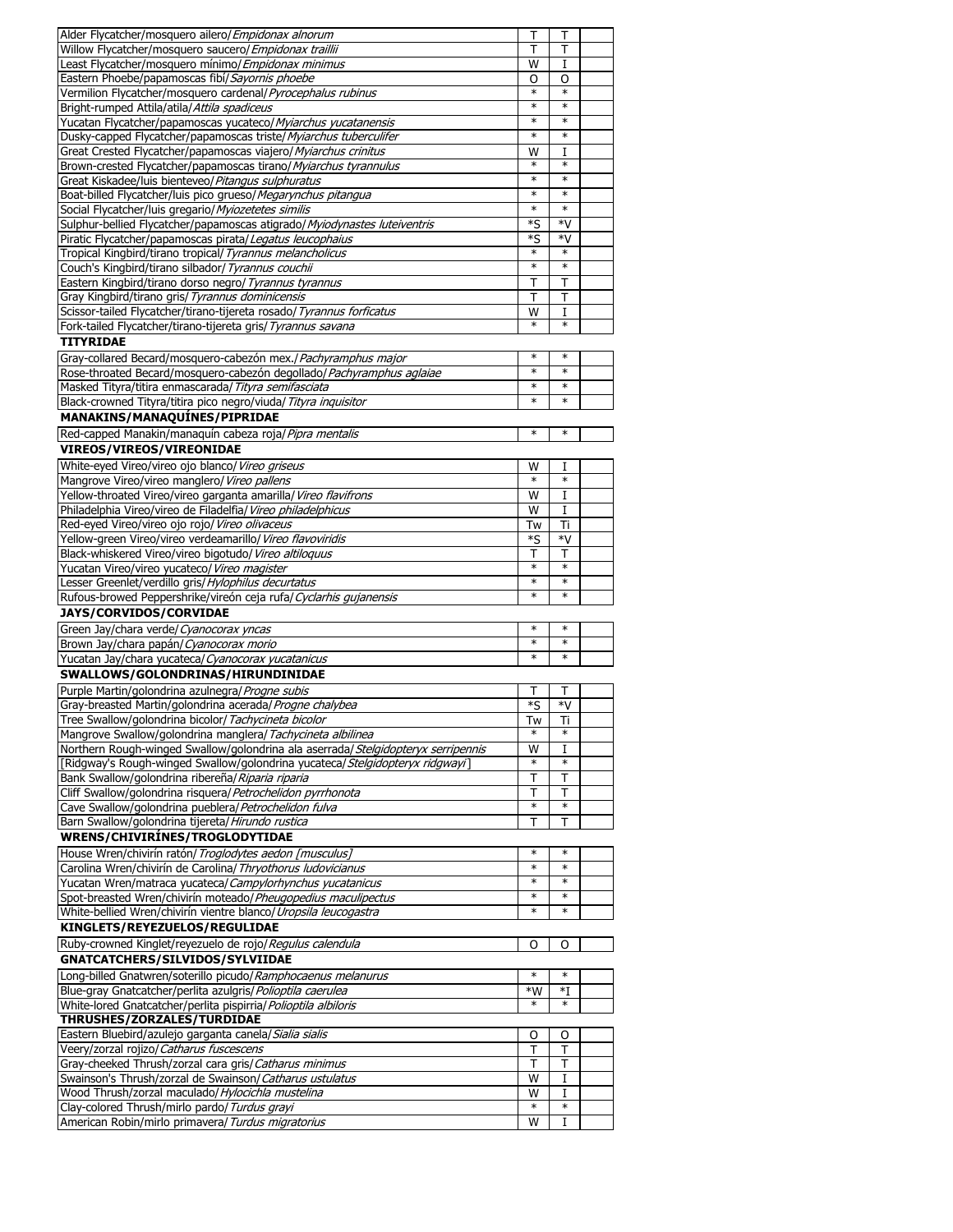| <b>MOCKINGBIRDS &amp; THRASHERS/MIMIDOS/MIMIDAE</b>                                                                                        |                  |                  |  |
|--------------------------------------------------------------------------------------------------------------------------------------------|------------------|------------------|--|
| Gray Catbird/maullador gris/Dumetella carolinensis                                                                                         | W                | Т                |  |
| Black Catbird/maullador negro/ Melanoptila glabrirostris                                                                                   | ∗                | $\ast$           |  |
| Tropical Mockingbird/centzontle tropical/ Mimus gilvus                                                                                     | *                | $\ast$           |  |
| PIPITS/BISBITAS/MOTACILLIDAE                                                                                                               |                  |                  |  |
| American Pipit/bisbita de agua/ Anthus rubescens                                                                                           | O                | O                |  |
| WAXWINGS/CHINITOS/BOMBYCILLIDAE                                                                                                            |                  |                  |  |
| Cedar Waxwing/ampelis chinito/ Bombycilla cedrorum                                                                                         | W                | I                |  |
| WOOD-WARBLERS/CHIPES/PARULIDAE                                                                                                             |                  |                  |  |
| Ovenbird/chipe suelero/Seiurus aurocapilla                                                                                                 | W                | 1                |  |
| Worm-eating Warbler/chipe gusanero/Helmitheros vermivorum                                                                                  | W                | I                |  |
| Louisiana Waterthrush/chipe arroyero/ Parkesia motacilla                                                                                   | Tw               | Ti               |  |
| Northern Waterthrush/chipe charguero/Parkesia noveboracensis<br>Golden-winged Warbler/chipe ala dorada/ Vermivora chrysoptera              | W<br>Tw          | I<br>Τi          |  |
| Blue-winged Warbler/chipe ala azul/ Vermivora cyanoptera                                                                                   | W                | I                |  |
| Black-and-white Warbler/chipe trepador/ Mniotilta varia                                                                                    | W                | I                |  |
| Prothonotary Warbler/chipe dorado/ Protonotaria citrea                                                                                     | Tw               | Ti               |  |
| Swainson's Warbler/chipe corona café/Limnothlypis swainsonii                                                                               | W                | I                |  |
| Tennessee Warbler/chipe peregrino/ Oreothlypis peregrina                                                                                   | Tw               | Ti               |  |
| Orange-crowned Warbler/chipe corona naranja/ Oreothlypis celata                                                                            | W                | I                |  |
| Nashville Warbler/chipe de coronilla/ Oreothlypis ruficapilla                                                                              | т                | т                |  |
| Gray-crowned Yellowthroat/mascarita pico grueso/ Geothlypis poliocephala                                                                   | $\ast$           | $\ast$           |  |
| Mourning Warbler/chipe enlutado/ Geothlypis philadelphia                                                                                   | W                | 1                |  |
| Kentucky Warbler/chipe patilludo/ Geothlypis formosus<br>Common Yellowthroat/mascarita común/ Geothlypis trichas                           | W<br>W           | 1<br>I           |  |
| Hooded Warbler/chipe encapuchado/ Setophaga citrina                                                                                        | W                | 1                |  |
| American Redstart/chipe flameante/ Setophaga ruticilla                                                                                     | W                | I                |  |
| Cape May Warbler/chipe atigrado/Setophaga tigrina                                                                                          | W                | I                |  |
| Cerulean Warbler/chipe cerúleo/ Setophaga cerulea                                                                                          | Т                | т                |  |
| Northern Parula/parula norteña/ Setophaga americana                                                                                        | W                | 1                |  |
| Magnolia Warbler/chipe de magnolia/Setophaga magnolia                                                                                      | W                | I                |  |
| Bay-breasted Warbler/chipe castaño/ Setophaga castanea                                                                                     | Т                | T                |  |
| Blackburnian Warbler/chipe garganta naranja/Setophaga fusca<br>Yellow Warbler/chipe amarillo/ Setophaga petechia aestiva                   | Т<br>W           | т<br>I           |  |
| [Mangrove Warbler/chipe manglero/Setophaga petechia eriathachorides]                                                                       | ∗                | $\ast$           |  |
| Chestnut-sided Warbler/chipe flanco castaño/ Setophaga pensylvanica                                                                        | т                | Т                |  |
| Blackpoll Warbler/chipe gorra negra/ Setophaga striata                                                                                     | т                | Т                |  |
| Black-throated Blue Warbler/chipe azulnegro/ Setophaga caerulescens                                                                        | Tw               | Ti               |  |
| Palm Warbler/chipe playero/ Setophaga palmarum                                                                                             | W                | 1                |  |
| Yellow-rumped Warbler/chipe coronado/ Setophaga coronata [coronata]<br>Yellow-throated Warbler/chipe garganta amarilla/ Setophaga dominica | W<br>W           | I<br>I           |  |
| Prairie Warbler/chipe de pradera/Setophaga discolor                                                                                        | W                | I                |  |
| Black-throated Green Warbler/chipe dorso verde/ Setophaga virens                                                                           | W                | I                |  |
| Canada Warbler/chipe de collar/ Cardellina canadensis                                                                                      | Т                | Т                |  |
| Wilson's Warbler/chipe corona negra/ Cardellina pusilla                                                                                    | W                | I                |  |
| Yellow-breasted Chat/buscabreña/ Icteria virens                                                                                            | W                | 1                |  |
| <b>INCERTAE SEDIS</b>                                                                                                                      |                  |                  |  |
| Bananaquit/reinita-mielera/Coereba flaveola                                                                                                | $\ast$           | $\ast$           |  |
| TANAGERS/TÁNGARAS/THRAUPIDAE                                                                                                               |                  |                  |  |
| Gray-headed Tanager/tángara cabeza gris/Eucometis penicillata                                                                              | $\ast$<br>$\ast$ | $\ast$           |  |
| Blue-gray Tanager/tángara azulgris/ Thraupis episcopus<br>Yellow-winged Tanager/tángara ala amarilla/ Thraupis abbas                       | $\ast$           | $\ast$           |  |
| Red-legged Honeycreeper/mielero pata roja/Cyanerpes cyaneus                                                                                | ∗                | $\ast$           |  |
| <b>INCERTAE SEDIS</b>                                                                                                                      |                  |                  |  |
| Grayish Saltator/picurero grisáceo/Saltator coerulescens                                                                                   | ∗                | $\ast$           |  |
| Black-headed Saltator/picurero cabeza negra/Saltator atriceps                                                                              | *                | $\ast$           |  |
| EMBERIZIDS/GORRIONES/EMBERIZIDAE                                                                                                           |                  |                  |  |
| Blue-black Grassquit/semillero brincador/ Volatinia jacarina                                                                               | ∗                | $\ast$           |  |
| White-collared Seedeater/semillero de collar/Sporophila torqueola                                                                          | ∗                | $\ast$           |  |
| Yellow-faced Grassquit/semillero oliváceo/ Tiaris olivaceus                                                                                | *                | $\ast$           |  |
| Olive Sparrow/rascador oliváceo/ Arremonops rufivirgatus                                                                                   | $\ast$<br>*      | $\ast$<br>$\ast$ |  |
| Botteri's Sparrow/zacatonero de Botteri/Aimophila botterii<br>Chipping Sparrow/gorrión ceja blanca/ Spizella passerina                     | O                | 0                |  |
| Clay-colored Sparrow/gorrión pálido/ Spizella pallida                                                                                      | O                | O                |  |
| Vesper Sparrow/gorrión cola blanca/Pooecetes gramineus                                                                                     | O                | O                |  |
| Lark Sparrow/gorrión arlegíin/ Chondestes grammacus                                                                                        | W                | I                |  |
| Savannah Sparrow/gorrión sabanero/ Passerculus sandwichensis                                                                               | W                | 1                |  |
| Lincoln's Sparrow/gorrión de Lincoln/ Melospiza lincolnii                                                                                  | Τ                | т                |  |
| White-crowned Sparrow/gorrión corona blanca/Zonotrichia leucophrys                                                                         | O                | O                |  |